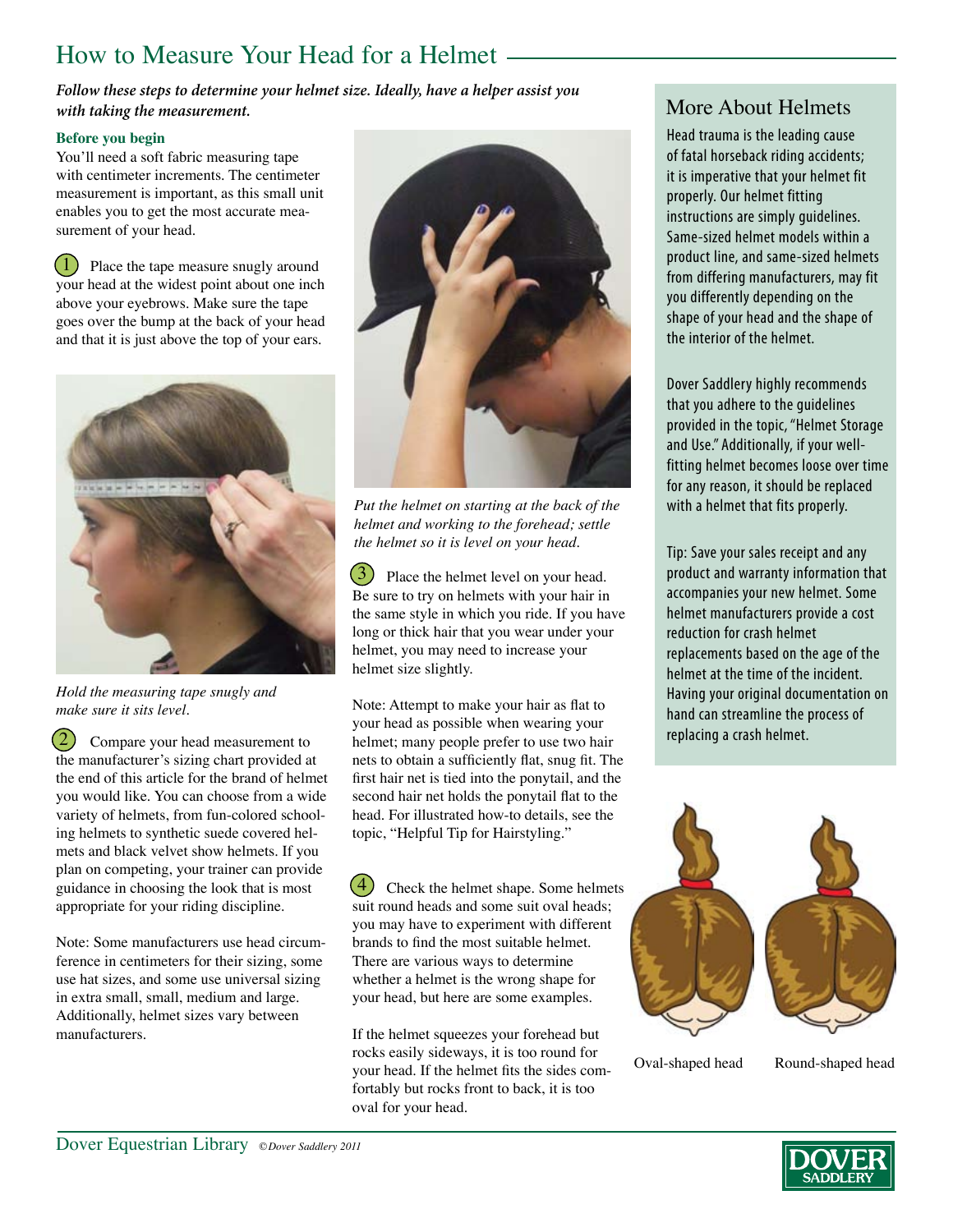# How to Measure Your Head for a Helmet

 $\overline{5}$  Check the overall fit. A correctly sized helmet sits down snugly on your head and covers your entire skull with equal pressure all around. No gap exists between your helmet and your head; even pressure with the lining allows the helmet to absorb force in an accident.

If you feel the helmet wants to rise or pop upward from your head, then it is too small. If the helmet is loose all around your head and sitting low on the eyebrows, it is too large.



*Helmet too small, popping up*



*Helmet too big, sitting too low*

Try to wiggle the helmet up and down. The skin on your forehead and your eyebrows should move with the helmet. If the helmet slides freely and your skin doesn't move, then it is too large for your head. Shake your head from side to side and up and down. The helmet should not pivot on your head. If it does, then the helmet is too large.

While a slightly large helmet may feel very comfortable initially, if you select one that does not fit snugly when it is new, it will become too large over time as the lining breaks in. A large helmet will shift during riding and could become a distraction, and it will not protect you well during a fall.

If you are trying on an adjustable helmet and the fit is very close to being correct, you might tighten it through the use of slides, dials, changeable padding or ties, and repeat these tests. Otherwise, try another size, style or brand of helmet.

 $\left(6\right)$  Check the brim. The front brim should not sit more than two fingers' width above your eyebrows. It should not sit any lower than 1 /2" above your eyebrows or it could block your vision. If the brim does not sit correctly, try a different helmet that either deeper or shallower.

Adjust the chin strap when you're sure the helmet stays in place without the harness. It should fit snugly under your chin such that it will hold the helmet in place, but not so tightly as to cause discomfort against your throat such that you can't swallow or you feel you might choke. Some helmets have sliding clips that allow you to adjust the harness for comfort around the ears.  $(7)$ 

When you find your perfect helmet, you'll discover an added benefit—it will flatter the shape of your face.



*A well-fitting helmet*

#### Consider a Helmet Cover for Your New Helmet

Helmet covers are a fun, inexpensive and practical accessory for any new helmet!

• Disguise a brightcolored schooling helmet with a conservative velvet



hat cover in blue or black to make it appropriate for a show.

• Alternatively, top your show helmet with a cover to



protect it from dust during your daily riding routine. You'll find them in solid colors or with patterns.

• Change up your look for fun with the popular patterns of Ovation



Zocks—the helmet cover patterns coordinate perfectly with the socks!

• Put your stable, team or club on display with a custom made helmet cover.



• And remember to get a waterproof hat cover to have on hand for rainy days.



*Related Topics Helmet Storage and Use Helpful Tip for Hairstyling Hairstyles for Competition*

**For more assistance or to request a catalog, call 1-800-989-1500 to speak with a Dover Saddlery product advisor, or stop by any of our retail stores.**

**Visit DoverSaddlery.com for a complete store listing and full product offering.**